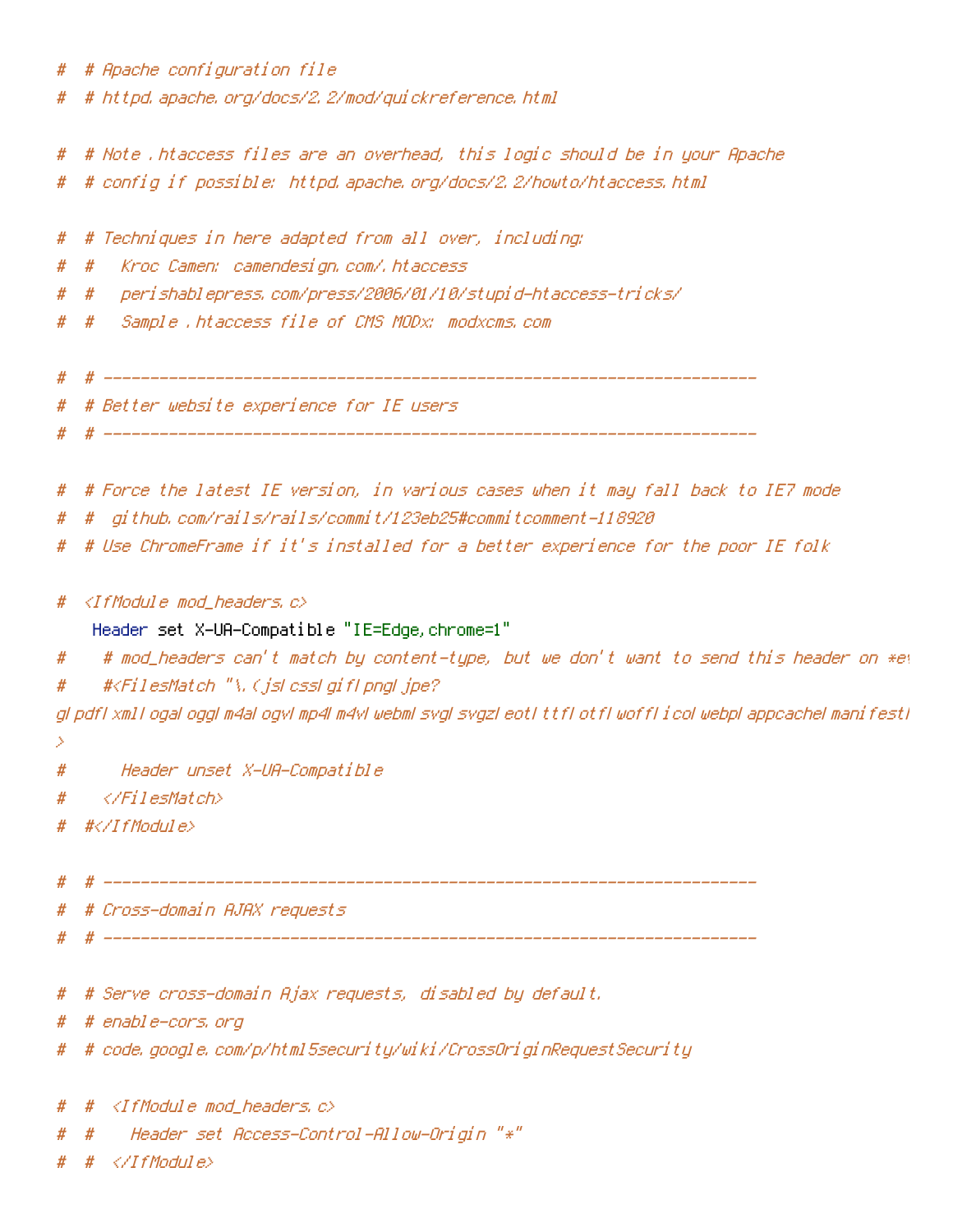| # |                                                                                               |
|---|-----------------------------------------------------------------------------------------------|
| # | # CORS-enabled images (@crossorigin)                                                          |
| # |                                                                                               |
| # | # Send CORS headers if browsers request them; enabled by default for images.                  |
| # | # developer, mozilla, org/en/CORS_Enabled_Image                                               |
| # | # blog, chromium, org/2011/07/using-cross-domain-images-in-webgl-and, html                    |
| # | # hacks.mozilla.org/2011/11/using-cors-to-load-webgl-textures-from-cross-domain-images/       |
| # | # wiki.mozilla.org/Security/Reviews/crossoriginAttribute                                      |
| # | <ifmodule mod_setenvif.c=""></ifmodule>                                                       |
| # | $\triangleleft$ IfModule mod headers, c $\triangleright$                                      |
| # | # mod_headers, y u no match by Content-Type?!                                                 |
| # | <filesmatch="\, (giflpng ="" ico ="" jpe?g ="" svgz ="" svg ="" webp)\$"=""></filesmatch="\,> |
| # | SetEnvIf Origin ":" IS_CORS                                                                   |
| # | Header set Access-Control-Allow-Origin "*" env=IS_CORS                                        |
| # |                                                                                               |
| # |                                                                                               |
| # | #                                                                                             |
| # |                                                                                               |
| # | # Webfont access                                                                              |
|   |                                                                                               |
| # | # Allow access from all domains for webfonts,                                                 |
| # | # Alternatively you could only whitelist your                                                 |
| # | - # subdomains like "subdomain, example, com",                                                |
|   |                                                                                               |
| # | <ifmodule mod_headers,c=""></ifmodule>                                                        |
| # | $\langle$ FilesMatch "\, (ttfl ttcl otfl eotl woffl font, css)\$">                            |
| # | Header set Access-Control-Allow-Origin "*"                                                    |
| # |                                                                                               |
| # | #                                                                                             |
| # |                                                                                               |
| # | # Proper MIME type for all files                                                              |
| # |                                                                                               |
|   | # # JavaScript                                                                                |

# # Normalize to standard type (it's sniffed in IE anyways)

# # tools.ietf.org/html/rfc4329#section-7.2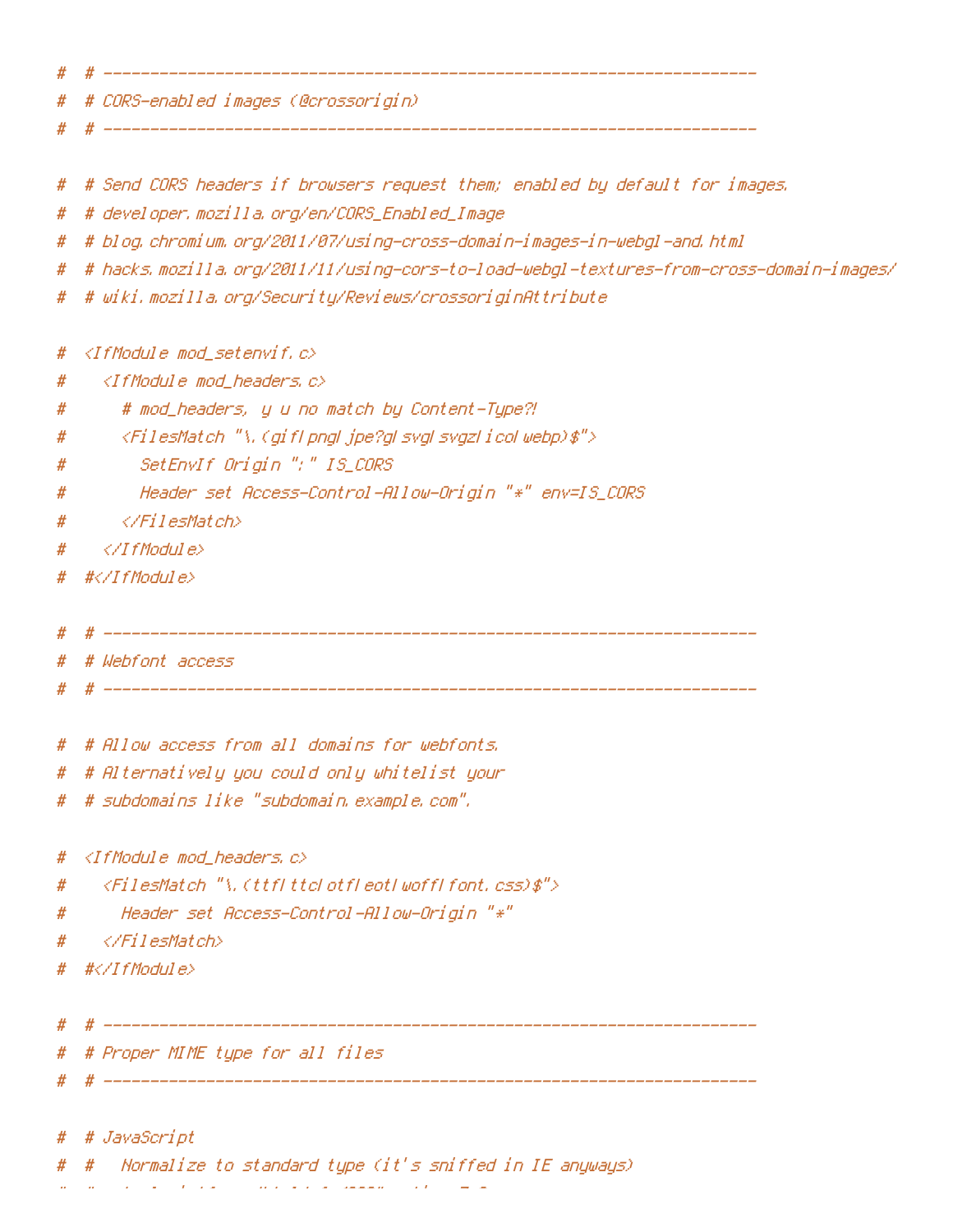| # | $\#$                        | tools,ietf.org/html/rfc4329#section-7,2            |                   |
|---|-----------------------------|----------------------------------------------------|-------------------|
| # |                             | AddType application/javascript                     | js jsonp          |
| # | AddType application/json    |                                                    | json              |
|   |                             |                                                    |                   |
| # | # Audio                     |                                                    |                   |
| # | AddType audio/ogg           |                                                    | oga ogg           |
| # | AddType audio/mp4           |                                                    | m4a f4a f4b       |
|   |                             |                                                    |                   |
| # | # Video                     |                                                    |                   |
| # | AddType video/ogg           |                                                    | ogv               |
| # | AddType video/mp4           |                                                    | mp4 m4v f4v f4p   |
| # | AddType video/webm          |                                                    | webm              |
| # | AddType video/x-flv         |                                                    | fIV               |
|   |                             |                                                    |                   |
| # | $#$ SVG<br>#                | Required for svg webfonts on iPad                  |                   |
| # | #                           | twitter, com/FontSquirrel/status/14855840545       |                   |
| # | AddType image/svg+xml       |                                                    | SVQ SVQZ          |
| # | AddEncoding gzip            |                                                    | <b>SVGZ</b>       |
|   |                             |                                                    |                   |
| # | # Webfonts                  |                                                    |                   |
| # |                             | AddType application/vnd.ms-fontobject eot          |                   |
| # |                             | AddType application/x-font-ttf                     | ttf ttc           |
| # | AddType font/opentype       |                                                    | ot f              |
| # |                             | AddType application/x-font-woff                    | woff              |
|   |                             |                                                    |                   |
| # | # Assorted types            |                                                    |                   |
| # | AddType image/x-icon        |                                                    | ico               |
| # | AddType image/webp          |                                                    | webp              |
| # | AddTupe text/cache-manifest |                                                    | appcache manifest |
| # | AddType text/x-component    |                                                    | htc               |
| # | AddType application/xml     |                                                    | rss atom xml rdf  |
| # |                             | AddType application/x-chrome-extension             | crx               |
| # |                             | AddTupe application/x-opera-extension              | oex               |
| # |                             | AddType application/x-xpinstall                    | xpi               |
| # |                             | AddTupe application/octet-stream                   | safariextz        |
| # |                             | AddType application/x-web-app-manifest+json webapp |                   |
| # | AddType text/x-vcard        |                                                    | vcf               |
| # |                             | AddTupe application/x-shockwave-flash              | <i><b>SWf</b></i> |
| # | AddType text/vtt            |                                                    | vt t              |
|   |                             |                                                    |                   |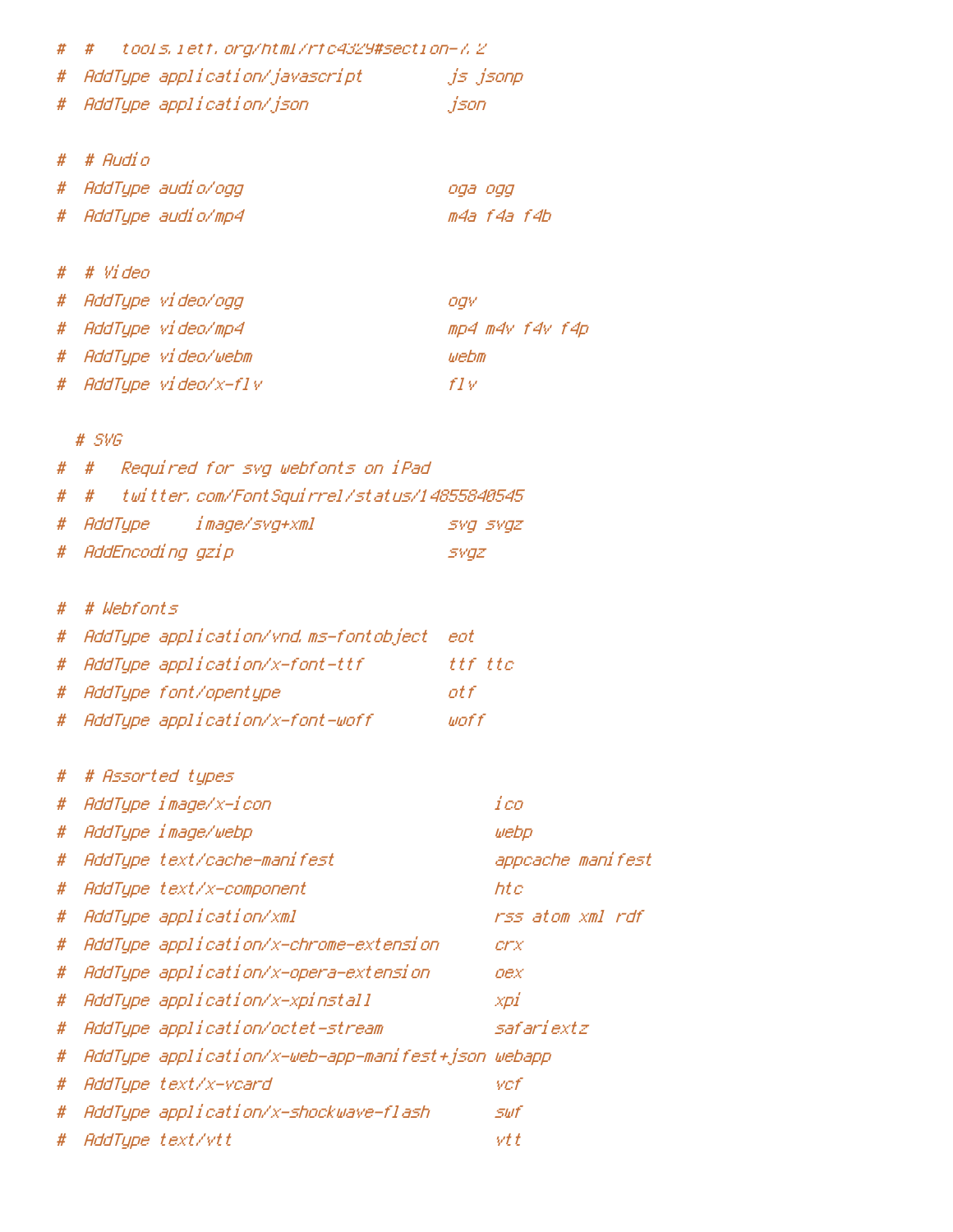| #     | # Allow concatenation from within specific js and css files                             |
|-------|-----------------------------------------------------------------------------------------|
| #     |                                                                                         |
|       | # # e.g. Inside of script.combined.js you could have                                    |
| $#$ # | — #include file="libs/jquery-1.5.0.min.js"                                              |
|       | # # --#include file="plugins/jquery.idletimer.js" --                                    |
| #     | # and they would be included into this single file.                                     |
|       |                                                                                         |
| #     | # This is not in use in the boilerplate as it stands, You may                           |
| #     | # choose to use this technique if you do not have a build process.                      |
| #     | # <filesmatch "\.combined\.js\$"=""></filesmatch>                                       |
| #     | Options +Includes<br>#                                                                  |
| #     | AddOutputFilterByType INCLUDES application/javascript application/json_<br>#            |
| #     | SetOutputFilter INCLUDES<br>#                                                           |
| #     | #                                                                                       |
| #     | # <filesmatch "\.combined\.css\$"=""></filesmatch>                                      |
| #     | Options +Includes<br>#                                                                  |
| #     | AddOutputFilterByType INCLUDES text/css<br>#                                            |
| #     | SetOutputFilter INCLUDES<br>#                                                           |
|       | # #                                                                                     |
| #     |                                                                                         |
|       |                                                                                         |
| #     | # Gzip compression                                                                      |
|       |                                                                                         |
| #     | <ifmodule mod_deflate.c=""></ifmodule>                                                  |
| #     | ## Force deflate for mangled headers developer,yahoo,com/blogs/ydn/posts/2010/12/pushii |
| #     | $\triangleleft$ IfModule mod_setenvif.c>                                                |
|       | <ifmodule mod_headers.c=""></ifmodule>                                                  |
| #     | #SetEnvIfNoCase=^CAccept=EncodXngLX-cept=EncodingLX(15)L^{(15)L=(15))\$=^C(gzipLdefI{   |
|       | HAVE_Accept -Encoding                                                                   |
| #     | RequestHeader append Accept-Encoding "gzip,deflate" env=HAVE_Accept-Encoding            |
| #     |                                                                                         |
| #     | #                                                                                       |
| #     | # HTML, TXT, CSS, JavaScript, JSON, XML, HTC:                                           |
|       |                                                                                         |

# #<IfModule filter\_module>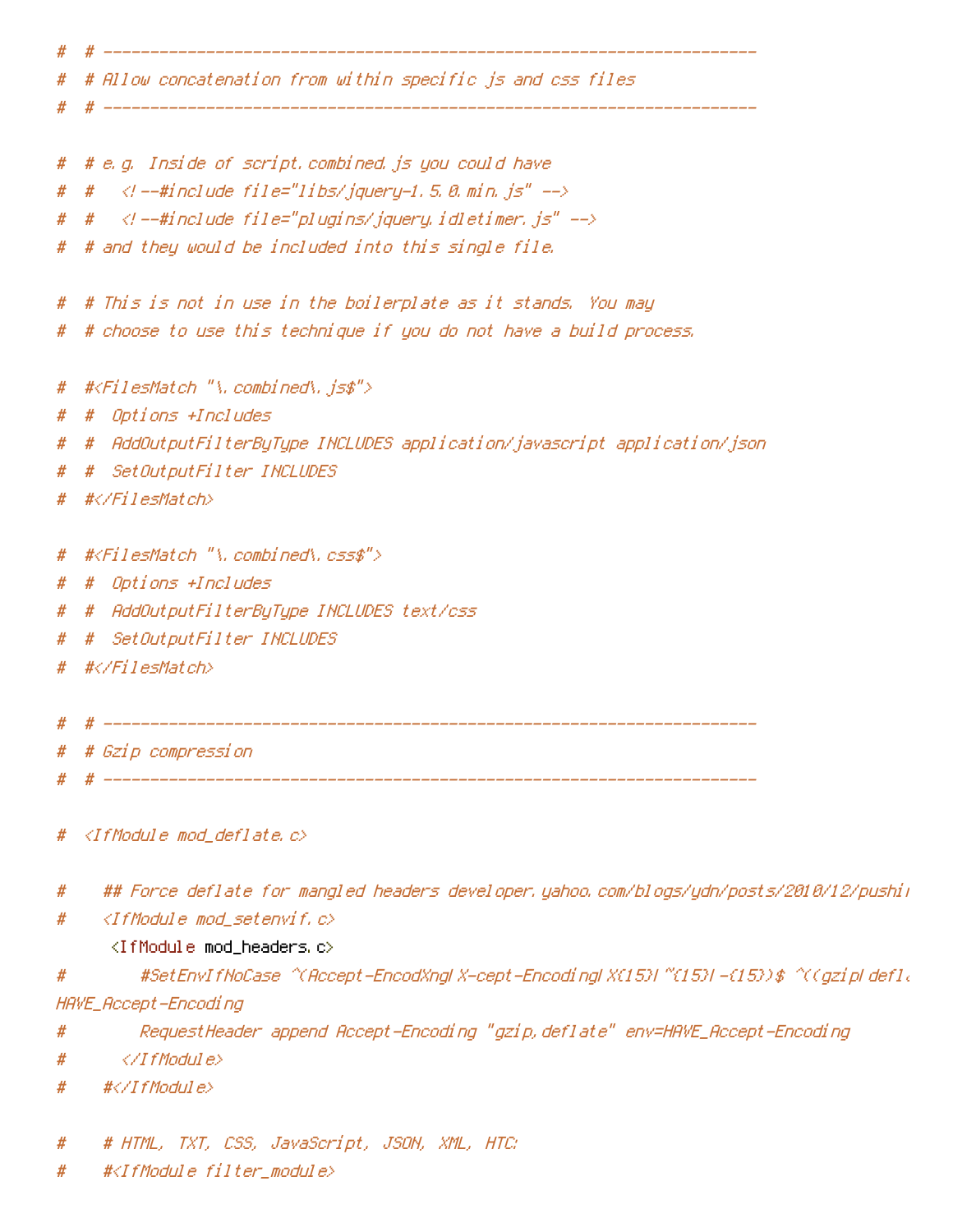| # | # | FilterDeclare  | COMPRESS        |                                                           |
|---|---|----------------|-----------------|-----------------------------------------------------------|
| # | # | FilterProvider | <b>COMPRESS</b> | DEFLATE resp=Content-Type \$text/html                     |
| # | # | FilterProvider | <b>COMPRESS</b> | DEFLATE resp=Content-Type \$text/css                      |
| # | # | FilterProvider | <b>COMPRESS</b> | DEFLATE resp=Content-Type \$text/plain                    |
| # | # | FilterProvider | <b>COMPRESS</b> | DEFLATE resp=Content-Type \$text/xml                      |
| # | # | FilterProvider | <b>COMPRESS</b> | DEFLATE resp=Content-Type \$text/x-component              |
| # | # | FilterProvider | <b>COMPRESS</b> | DEFLATE resp=Content-Type \$application/javascript        |
| # | # | FilterProvider | <b>COMPRESS</b> | DEFLATE resp=Content-Type \$application/json              |
| # | # | FilterProvider | <b>COMPRESS</b> | DEFLATE resp=Content-Type \$application/xml               |
| # | # | FilterProvider | COMPRESS        | DEFLATE resp=Content-Type \$application/xhtml+xml         |
| # | # | FilterProvider | <b>COMPRESS</b> | DEFLATE resp=Content-Type \$application/rss+xml           |
| # | # | FilterProvider | <b>COMPRESS</b> | DEFLATE resp=Content-Type \$application/atom+xml          |
| # | # | FilterProvider | <b>COMPRESS</b> | DEFLATE resp=Content-Type \$application/vnd.ms-fontobject |
| # | # | FilterProvider | <b>COMPRESS</b> | DEFLATE resp=Content-Type \$image/svg+xml                 |
| # | # | FilterProvider | <b>COMPRESS</b> | DEFLATE resp=Content-Type \$image/x-icon                  |
| # | # | FilterProvider | COMPRESS        | DEFLATE resp=Content-Type \$application/x-font-ttf        |
| # | # | FilterProvider | <b>COMPRESS</b> | DEFLATE resp=Content-Type \$font/opentype                 |
| # | # | FilterChain    | <b>COMPRESS</b> |                                                           |
| # | # | FilterProtocol | <b>COMPRESS</b> | DEFLATE change=yes; byteranges=no                         |
| # |   | #              |                 |                                                           |
|   |   |                |                 |                                                           |

- # <IfModule !mod\_filter.c>
- # # Legacy versions of Apache
- # AddOutputFilterByType DEFLATE text/html text/plain text/css application/json
- # AddOutputFilterByType DEFLATE application/javascript

AddOutputFilterByType DEFLATE text/xml application/xml text/x-component

# AddOutputFilterByType DEFLATE application/xhtml+xml application/rss+xml application/atom+xml

# #AddOutputFilterByType DEFLATE image/x-icon image/svg+xml application/vnd.ms-fontobje font/opentype

- # #</IfModule>
- # #</IfModule>
- # # ----------------------------------------------------------------------
- # # Expires headers (for better cache control)
- # -------------------------
- # # These are pretty far-future expires headers.
- # # They assume you control versioning with filename-based cache busting
- # # Additionally, consider that outdated proxies may miscache
- # # www.stevesouders.com/blog/2008/08/23/revving-filenames-dont-use-querystring/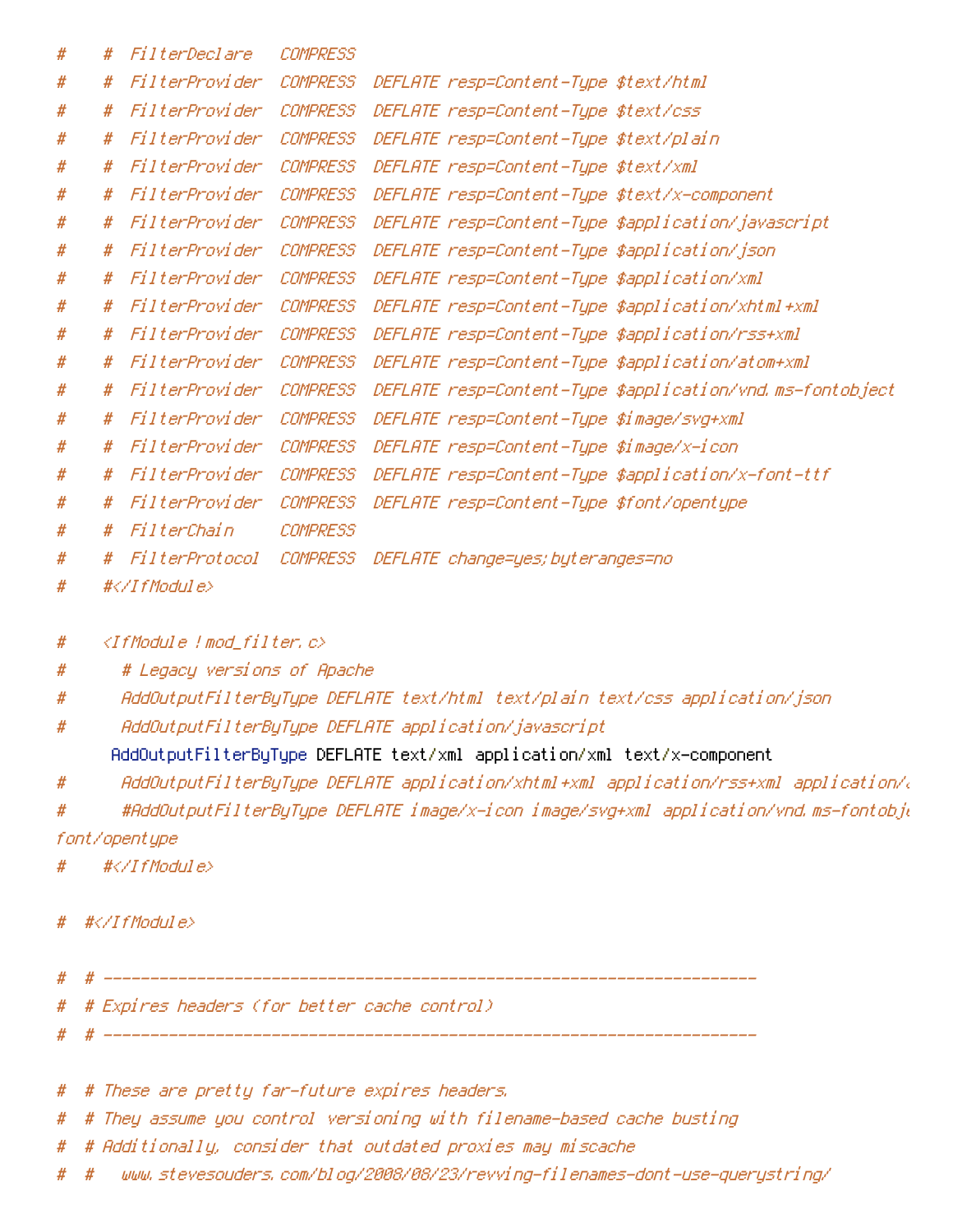# # If you don't use filenames to version, lower the CSS and JS to something like # # "access plus 1 week". # <IfModule mod\_expires.c> # ExpiresActive on # # Perhaps better to whitelist expires rules? Perhaps. # ExpiresDefault "access plus 1 month" # # cache.appcache needs re-requests in FF 3.6 (thanks Remy ~Introducing HTML5) # ExpiresByType text/cache-manifest "access plus 0 seconds" # # Your document html # ExpiresByType text/html "access plus 0 seconds" # # Data # ExpiresByType text/xml "access plus 0 seconds" # ExpiresByType application/xml "access plus 0 seconds" # ExpiresByType application/json "access plus 0 seconds" # # Feed # ExpiresByType application/rss+xml "access plus 1 hour" # ExpiresByType application/atom+xml "access plus 1 hour" # # Favicon (cannot be renamed) # ExpiresByType image/x-icon "access plus 1 week" # # Media: images, video, audio # ExpiresByType image/gif "access plus 1 month" # ExpiresByType image/png "access plus 1 month" # ExpiresByType image/jpeg "access plus 1 month" # ExpiresByType video/ogg "access plus 1 month" # ExpiresByType audio/ogg "access plus 1 month" # ExpiresByType video/mp4 "access plus 1 month" # ExpiresByType video/webm "access plus 1 month" # # HTC files (css3pie) # ExpiresByType text/x-component "access plus 1 month"

# # Webfonts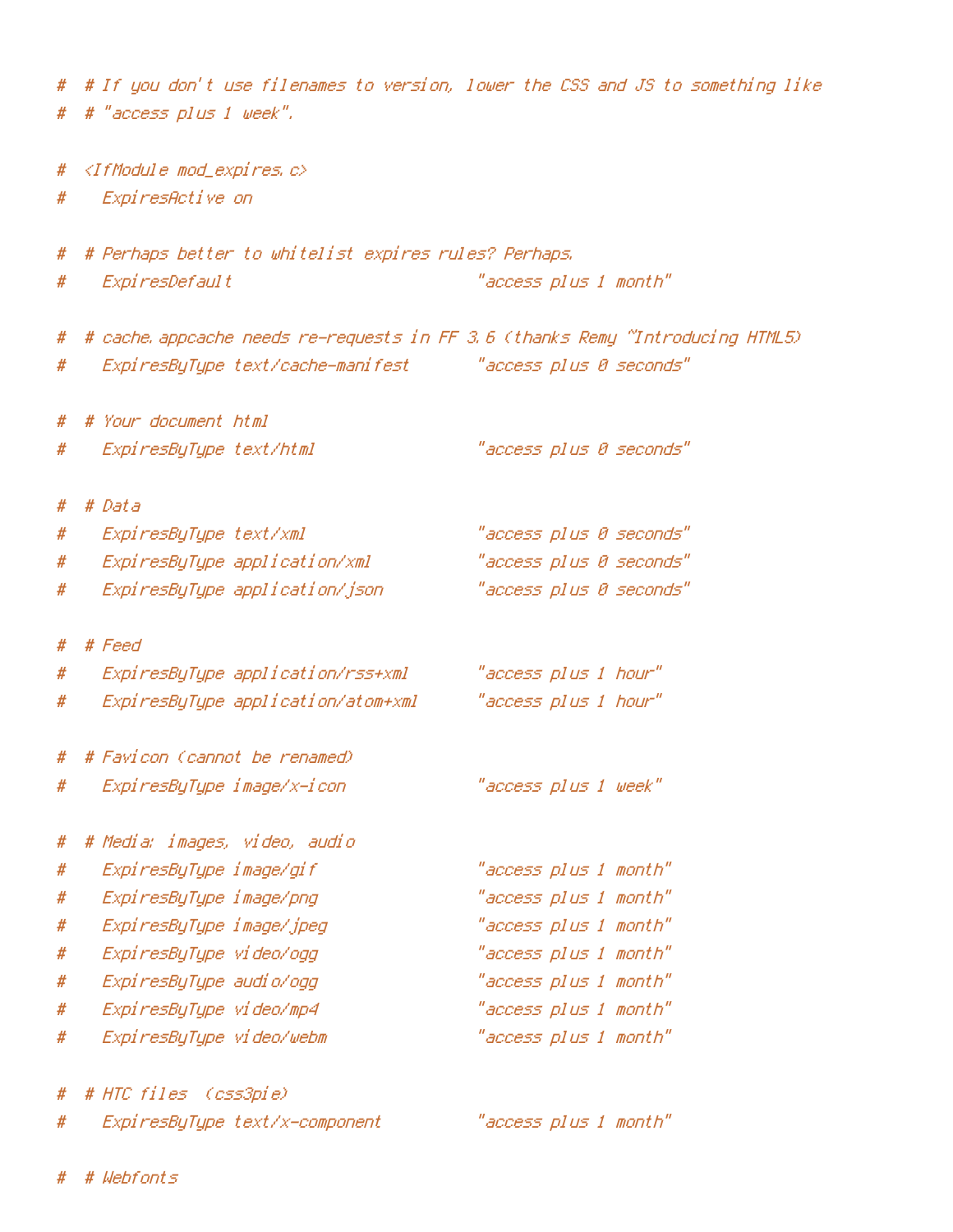| "access plus 1 month"<br>ExpiresByType font/opentype<br>#<br>ExpiresByType application/x-font-woff "access plus 1 month"<br>#<br><i>"access plus 1 month"</i><br>ExpiresByType image/svg+xml<br>#<br>ExpiresByType application/vnd.ms-fontobject "access plus 1 month"<br>#<br># # CSS and JavaScript<br>"access plus 1 year"<br>ExpiresByType text/css<br>#<br>#<br># #<br># # Prevent mobile network providers from modifying your site<br>#<br># # The following header prevents modification of your code over 3G on some<br># # European providers.<br># # This is the official 'bypass' suggested by O2 in the UK.<br># # <ifmodule mod_headers.c=""><br/># Header set Cache-Control "no-transform"<br/>#<br/># # <math>\langle</math>/IfModule&gt;<br/>#<br/># # ETag removal<br/>#<br/># FileETag None is not enough for every server.<br/>#<br/><ifmodule c="" mod_headers,=""><br/>#<br/>Header unset ETag<br/>#<br/># #</ifmodule><br/># Since we're sending far-future expires, we don't need ETags for<br/>#<br/># # static content.<br/>developer, yahoo, com/performance/rules, html#etags<br/>#<br/>#<br/># FileETag None<br/>#<br/># Stop screen flicker in IE on CSS rollovers<br/>#</ifmodule> | # |  |  |  |
|-------------------------------------------------------------------------------------------------------------------------------------------------------------------------------------------------------------------------------------------------------------------------------------------------------------------------------------------------------------------------------------------------------------------------------------------------------------------------------------------------------------------------------------------------------------------------------------------------------------------------------------------------------------------------------------------------------------------------------------------------------------------------------------------------------------------------------------------------------------------------------------------------------------------------------------------------------------------------------------------------------------------------------------------------------------------------------------------------------------------------------------------------------------------------------------------------------------------|---|--|--|--|
|                                                                                                                                                                                                                                                                                                                                                                                                                                                                                                                                                                                                                                                                                                                                                                                                                                                                                                                                                                                                                                                                                                                                                                                                                   |   |  |  |  |
|                                                                                                                                                                                                                                                                                                                                                                                                                                                                                                                                                                                                                                                                                                                                                                                                                                                                                                                                                                                                                                                                                                                                                                                                                   |   |  |  |  |
|                                                                                                                                                                                                                                                                                                                                                                                                                                                                                                                                                                                                                                                                                                                                                                                                                                                                                                                                                                                                                                                                                                                                                                                                                   |   |  |  |  |
|                                                                                                                                                                                                                                                                                                                                                                                                                                                                                                                                                                                                                                                                                                                                                                                                                                                                                                                                                                                                                                                                                                                                                                                                                   |   |  |  |  |
|                                                                                                                                                                                                                                                                                                                                                                                                                                                                                                                                                                                                                                                                                                                                                                                                                                                                                                                                                                                                                                                                                                                                                                                                                   |   |  |  |  |
|                                                                                                                                                                                                                                                                                                                                                                                                                                                                                                                                                                                                                                                                                                                                                                                                                                                                                                                                                                                                                                                                                                                                                                                                                   |   |  |  |  |
|                                                                                                                                                                                                                                                                                                                                                                                                                                                                                                                                                                                                                                                                                                                                                                                                                                                                                                                                                                                                                                                                                                                                                                                                                   |   |  |  |  |
|                                                                                                                                                                                                                                                                                                                                                                                                                                                                                                                                                                                                                                                                                                                                                                                                                                                                                                                                                                                                                                                                                                                                                                                                                   |   |  |  |  |
|                                                                                                                                                                                                                                                                                                                                                                                                                                                                                                                                                                                                                                                                                                                                                                                                                                                                                                                                                                                                                                                                                                                                                                                                                   |   |  |  |  |
|                                                                                                                                                                                                                                                                                                                                                                                                                                                                                                                                                                                                                                                                                                                                                                                                                                                                                                                                                                                                                                                                                                                                                                                                                   |   |  |  |  |
|                                                                                                                                                                                                                                                                                                                                                                                                                                                                                                                                                                                                                                                                                                                                                                                                                                                                                                                                                                                                                                                                                                                                                                                                                   |   |  |  |  |
|                                                                                                                                                                                                                                                                                                                                                                                                                                                                                                                                                                                                                                                                                                                                                                                                                                                                                                                                                                                                                                                                                                                                                                                                                   |   |  |  |  |
|                                                                                                                                                                                                                                                                                                                                                                                                                                                                                                                                                                                                                                                                                                                                                                                                                                                                                                                                                                                                                                                                                                                                                                                                                   |   |  |  |  |
|                                                                                                                                                                                                                                                                                                                                                                                                                                                                                                                                                                                                                                                                                                                                                                                                                                                                                                                                                                                                                                                                                                                                                                                                                   |   |  |  |  |
|                                                                                                                                                                                                                                                                                                                                                                                                                                                                                                                                                                                                                                                                                                                                                                                                                                                                                                                                                                                                                                                                                                                                                                                                                   |   |  |  |  |
|                                                                                                                                                                                                                                                                                                                                                                                                                                                                                                                                                                                                                                                                                                                                                                                                                                                                                                                                                                                                                                                                                                                                                                                                                   |   |  |  |  |
|                                                                                                                                                                                                                                                                                                                                                                                                                                                                                                                                                                                                                                                                                                                                                                                                                                                                                                                                                                                                                                                                                                                                                                                                                   |   |  |  |  |
|                                                                                                                                                                                                                                                                                                                                                                                                                                                                                                                                                                                                                                                                                                                                                                                                                                                                                                                                                                                                                                                                                                                                                                                                                   |   |  |  |  |
|                                                                                                                                                                                                                                                                                                                                                                                                                                                                                                                                                                                                                                                                                                                                                                                                                                                                                                                                                                                                                                                                                                                                                                                                                   |   |  |  |  |
|                                                                                                                                                                                                                                                                                                                                                                                                                                                                                                                                                                                                                                                                                                                                                                                                                                                                                                                                                                                                                                                                                                                                                                                                                   |   |  |  |  |
|                                                                                                                                                                                                                                                                                                                                                                                                                                                                                                                                                                                                                                                                                                                                                                                                                                                                                                                                                                                                                                                                                                                                                                                                                   |   |  |  |  |
|                                                                                                                                                                                                                                                                                                                                                                                                                                                                                                                                                                                                                                                                                                                                                                                                                                                                                                                                                                                                                                                                                                                                                                                                                   |   |  |  |  |
|                                                                                                                                                                                                                                                                                                                                                                                                                                                                                                                                                                                                                                                                                                                                                                                                                                                                                                                                                                                                                                                                                                                                                                                                                   |   |  |  |  |
|                                                                                                                                                                                                                                                                                                                                                                                                                                                                                                                                                                                                                                                                                                                                                                                                                                                                                                                                                                                                                                                                                                                                                                                                                   |   |  |  |  |
|                                                                                                                                                                                                                                                                                                                                                                                                                                                                                                                                                                                                                                                                                                                                                                                                                                                                                                                                                                                                                                                                                                                                                                                                                   |   |  |  |  |
|                                                                                                                                                                                                                                                                                                                                                                                                                                                                                                                                                                                                                                                                                                                                                                                                                                                                                                                                                                                                                                                                                                                                                                                                                   |   |  |  |  |
|                                                                                                                                                                                                                                                                                                                                                                                                                                                                                                                                                                                                                                                                                                                                                                                                                                                                                                                                                                                                                                                                                                                                                                                                                   |   |  |  |  |
|                                                                                                                                                                                                                                                                                                                                                                                                                                                                                                                                                                                                                                                                                                                                                                                                                                                                                                                                                                                                                                                                                                                                                                                                                   |   |  |  |  |
|                                                                                                                                                                                                                                                                                                                                                                                                                                                                                                                                                                                                                                                                                                                                                                                                                                                                                                                                                                                                                                                                                                                                                                                                                   |   |  |  |  |
|                                                                                                                                                                                                                                                                                                                                                                                                                                                                                                                                                                                                                                                                                                                                                                                                                                                                                                                                                                                                                                                                                                                                                                                                                   |   |  |  |  |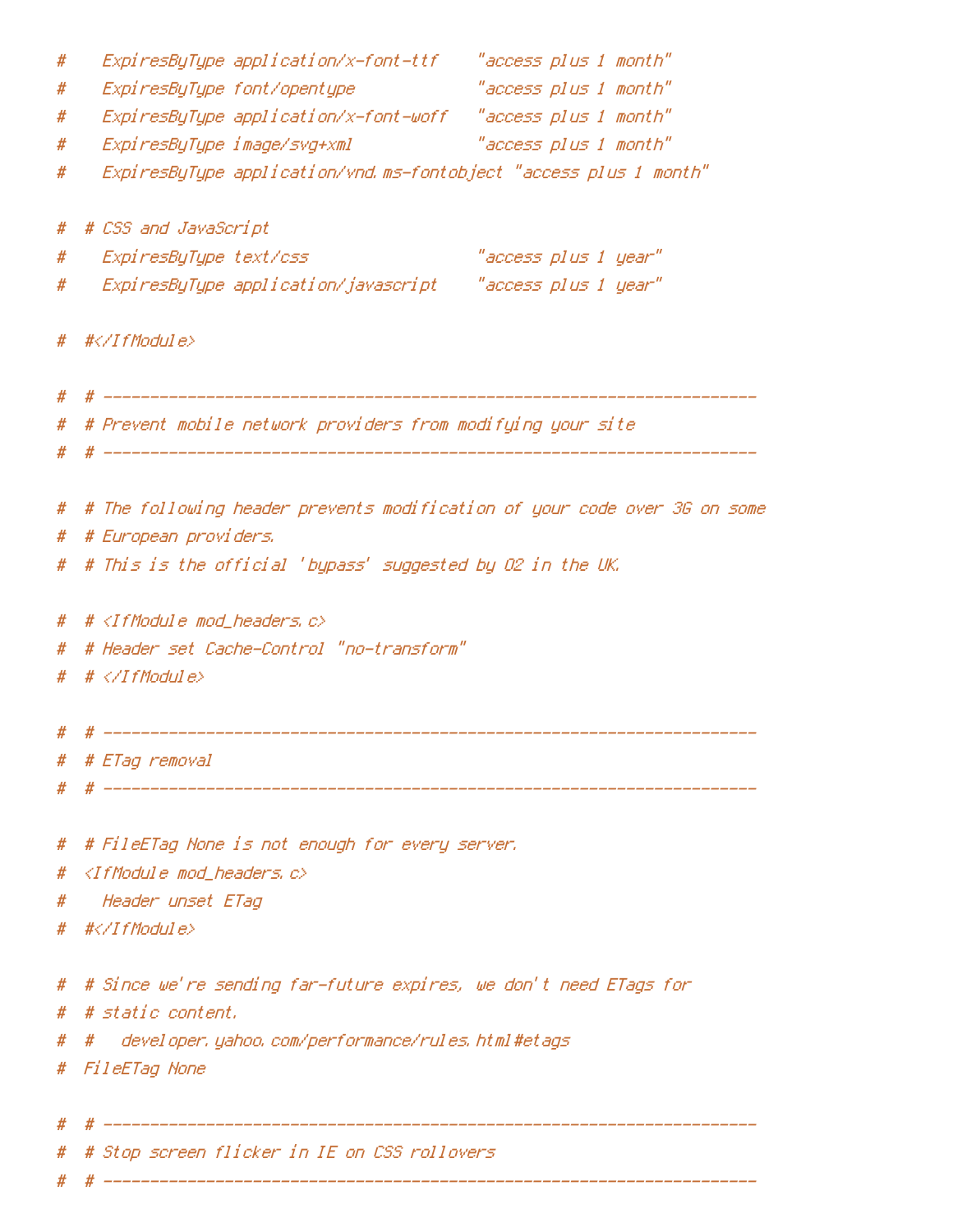# # The following directives stop screen flicker in IE on CSS rollovers - in # # combination with the "ExpiresByType" rules for images (see above). # # BrowserMatch "MSIE" brokenvary=1 # # BrowserMatch "Mozilla/4.[0-9]{2}" brokenvary=1 # # BrowserMatch "Opera" !brokenvary # # SetEnvIf brokenvary 1 force-no-vary # # ---------------------------------------------------------------------- # # Set Keep-Alive Header # # ---------------------------------------------------------------------- # # Keep-Alive allows the server to send multiple requests through one # # TCP-connection. Be aware of possible disadvantages of this setting. Turn on # # if you serve <sup>a</sup> lot of static content. # # <IfModule mod\_headers.c> # # Header set Connection Keep-Alive  $# <$ /IfModule> # # ---------------------------------------------------------------------- # # Cookie setting from iframes # --------------------------# # Allow cookies to be set from iframes (for IE only) # # If needed, specify <sup>a</sup> path or regex in the Location directive. # <IfModule mod\_headers.c> # ## Header set P3P "policyref=\"/w3c/p3p.xml\", CP=\"IDC DSP COR ADM DEVi TAIi PSA PSD I # # </IfModule> # # ---------------------------------------------------------------------- # # Start rewrite engine # # ---------------------------------------------------------------------- # # Turning on the rewrite engine is necessary for the following rules and # # features. FollowSymLinks must be enabled for this to work. # # Some cloud hosting services require RewriteBase to be set: goo.gl/HOcPN

# # If using the h5bp in <sup>a</sup> subdirectory, use `RewriteBase /foo` instead where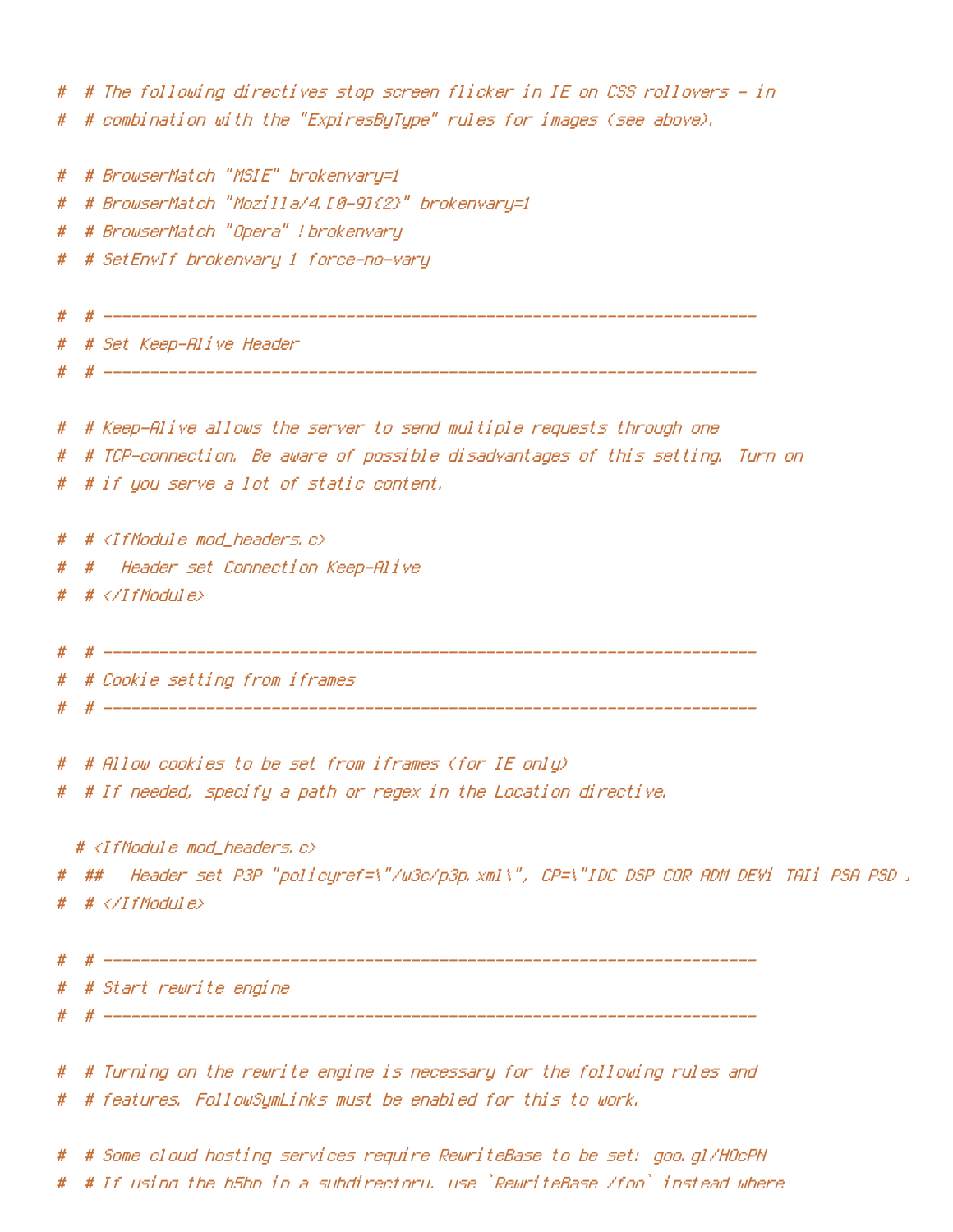# # If using the h5bp in <sup>a</sup> subdirectory, use `RewriteBase /foo` instead where # # 'foo' is your directory. # # If your web host doesn't allow the FollowSymlinks option, you may need to # # comment it out and use `Options +SymLinksOfOwnerMatch`, but be aware of the # # performance impact: http://goo.gl/Mluzd # <IfModule mod\_rewrite.c> # Options +FollowSymlinks # # Options +SymLinksIfOwnerMatch # Options +FollowSymlinks # RewriteEngine On # # RewriteBase /  $\# \langle \angle I$ f Module $\rangle$ # # ---------------------------------------------------------------------- # # Suppress or force the "www." at the beginning of URLs # # ---------------------------------------------------------------------- # # The same content should never be available under two different URLs - # # especially not with and without "www." at the beginning, since this can cause # # SEO problems (duplicate content). That's why you should choose one of the # # alternatives and redirect the other one. # # By default option 1 (no "www.") is activated. # # no-www.org/faq.php?q=class\_b # # If you'd prefer to use option 2, just comment out all option 1 lines # # and uncomment option 2. # # IMPORTANT: NEVER USE BOTH RULES AT THE SAME TIME! # # ---------------------------------------------------------------------- # # Option 1: # # Rewrite "www.example.com -> example.com". # <IfModule mod\_rewrite.c> # RewriteCond %{HTTPS} !=on # RewriteCond %{HTTP\_HOST} ^www\.(.+)\$ [NC]

# RewriteRule ^ http://%1%{REQUEST\_URI} [R=301,L]

 $\#$  / If Modules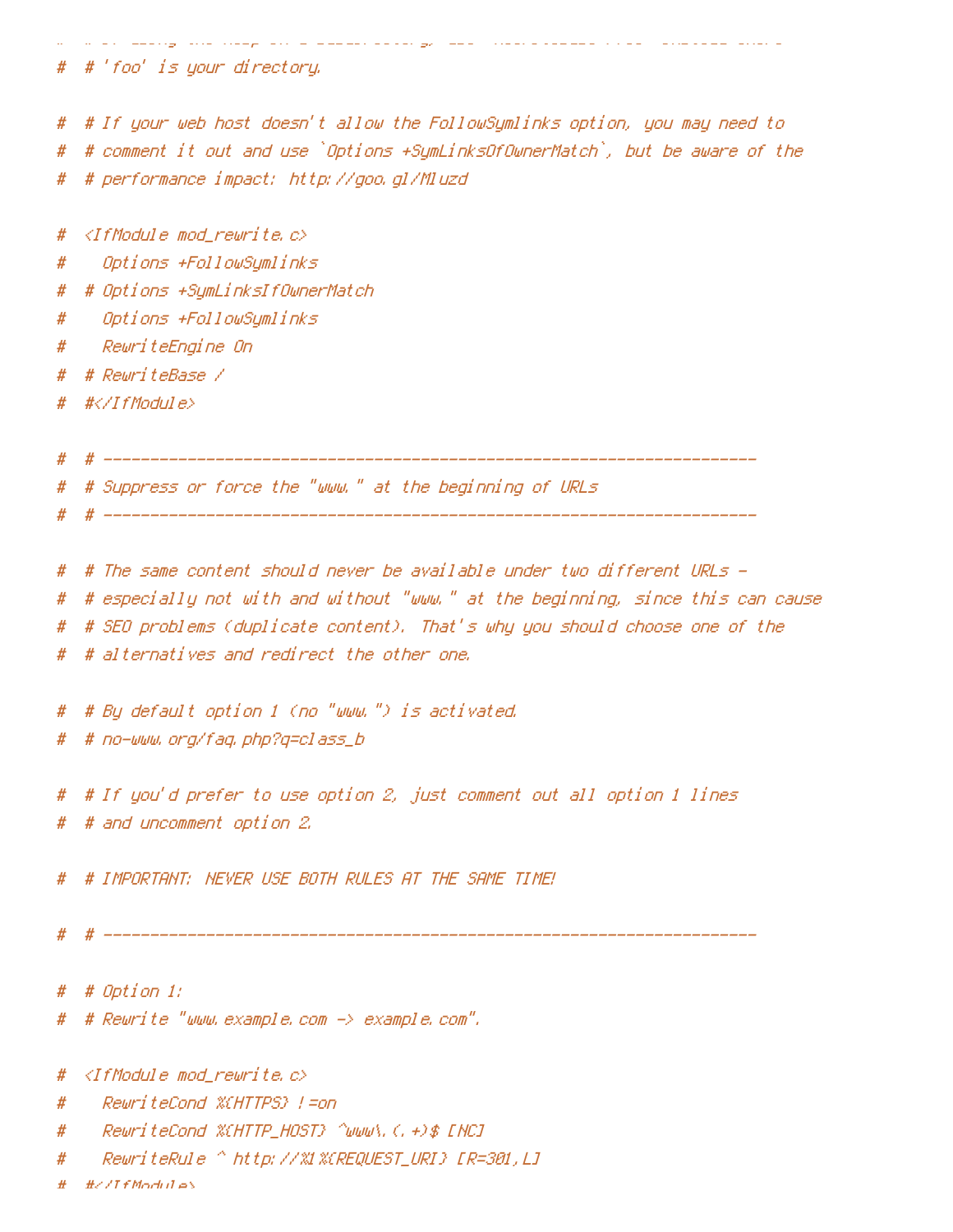```
# # Option 2:
# # Rewrite "example.com -> www.example.com".
# # Be aware that the following rule might not be a good idea if you use "real"
# # subdomains for certain parts of your website.
# # <IfModule mod rewrite.c>
# # RewriteCond %{HTTPS} !=on
# # RewriteCond %{HTTP_HOST} !^www\..+$ [NC]
# # RewriteRule ^ http://www.%{HTTP_HOST}%{REQUEST_URI} [R=301,L]
  # \triangle/IfModule>
  # # ----------------------------------------------------------------------
# # Built-in filename-based cache busting
  # # ----------------------------------------------------------------------
# # If you're not using the build script to manage your filename version revving,
# # you might want to consider enabling this, which will route requests for
# # /css/style.20110203.css to /css/style.css
# # To understand why this is important and a better idea than all.css?v1231,
# # read: github.com/h5bp/html5-boilerplate/wiki/cachebusting
# # <IfModule mod rewrite.c>
# # RewriteCond %{REQUEST_FILENAME} !-f
# # RewriteCond %{REQUEST_FILENAME} !-d
# # RewriteRule ^(.+)\.(\d+)\.(js|css|png|jpg|gif)$ $1.$3 [L]
# # </IfModule>
   # # ----------------------------------------------------------------------
   # # Prevent SSL cert warnings
   # # ----------------------------------------------------------------------
# # Rewrite secure requests properly to prevent SSL cert warnings, e.g. prevent
# # https://www.example.com when your cert only allows https://secure.example.com
  # \triangleleftIfModule mod rewrite.c>
      # # RewriteCond %{SERVER_PORT} !^443
```
# # ----------------------------------------------------------------------

```
H + Rexample-domain-domain-please-change-change-change-change-uring-me.com
```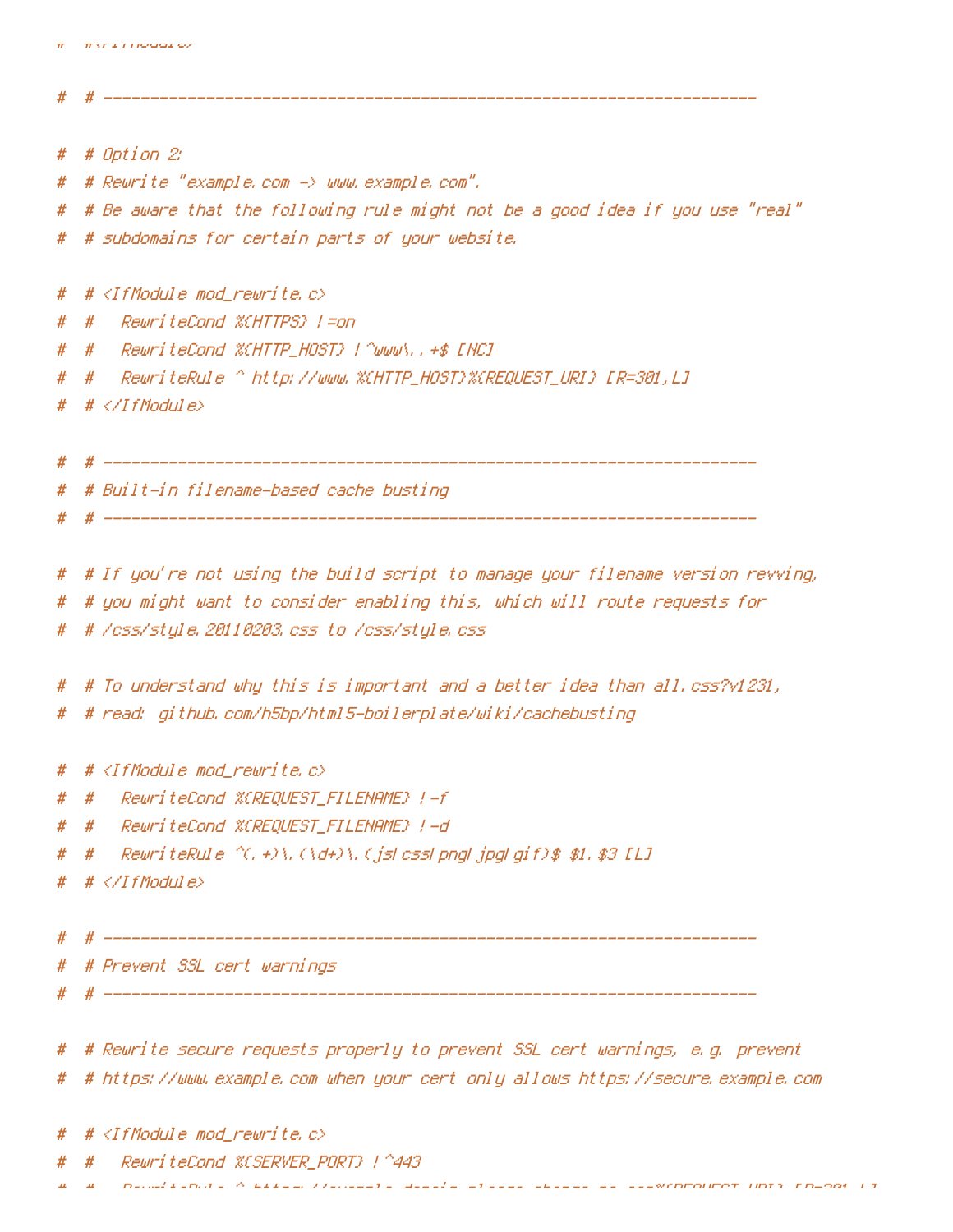|   | кешпі секшіе — псорз; //ехатріе-дотагп-ріеазе-спапде-те, сотжокдидат_икі/ і к=зві, ді<br># |
|---|--------------------------------------------------------------------------------------------|
| # |                                                                                            |
| # |                                                                                            |
|   | # Prevent 404 errors for non-existing redirected folders                                   |
| # |                                                                                            |
| # |                                                                                            |
| # | # without -MultiViews, Apache will give a 404 for a rewrite if a folder of the             |
| # | # same name does not exist.                                                                |
| # | # webmasterworld.com/apache/3808792.htm                                                    |
| # | Options -MultiViews                                                                        |
| # |                                                                                            |
| # | # Custom 404 page                                                                          |
| # |                                                                                            |
|   | # # You can add custom pages to handle 500 or 403 pretty easily, if you like.              |
| # | # If you are hosting your site in subdirectory, adjust this accordingly                    |
| # | e.g. ErrorDocument 404 /subdir/404.html<br>#                                               |
| # | ErrorDocument 404 /404.html                                                                |
|   |                                                                                            |
| # |                                                                                            |
|   | # # UTF-8 encoding                                                                         |
|   |                                                                                            |
|   |                                                                                            |
| # | # Use UTF-8 encoding for anything served text/plain or text/html                           |
| # | AddDefaultCharset utf-8                                                                    |
| # | # Force UTF-8 for a number of file formats                                                 |
| # | AddCharset utf-8 .atom .css .js .json .rss .vtt .xml                                       |
|   |                                                                                            |
| # |                                                                                            |
|   | # # A little more security                                                                 |
| # |                                                                                            |
| # | # To avoid displaying the exact version number of Apache being used, add the               |
| # | # following to httpd.conf (it will not work in .htaccess):                                 |
|   | # ServerTokens Prod                                                                        |
| # |                                                                                            |
|   |                                                                                            |

# # "-Indexes" will have Apache block users from browsing folders without <sup>a</sup> # # default document Usually you should leave this activated, because you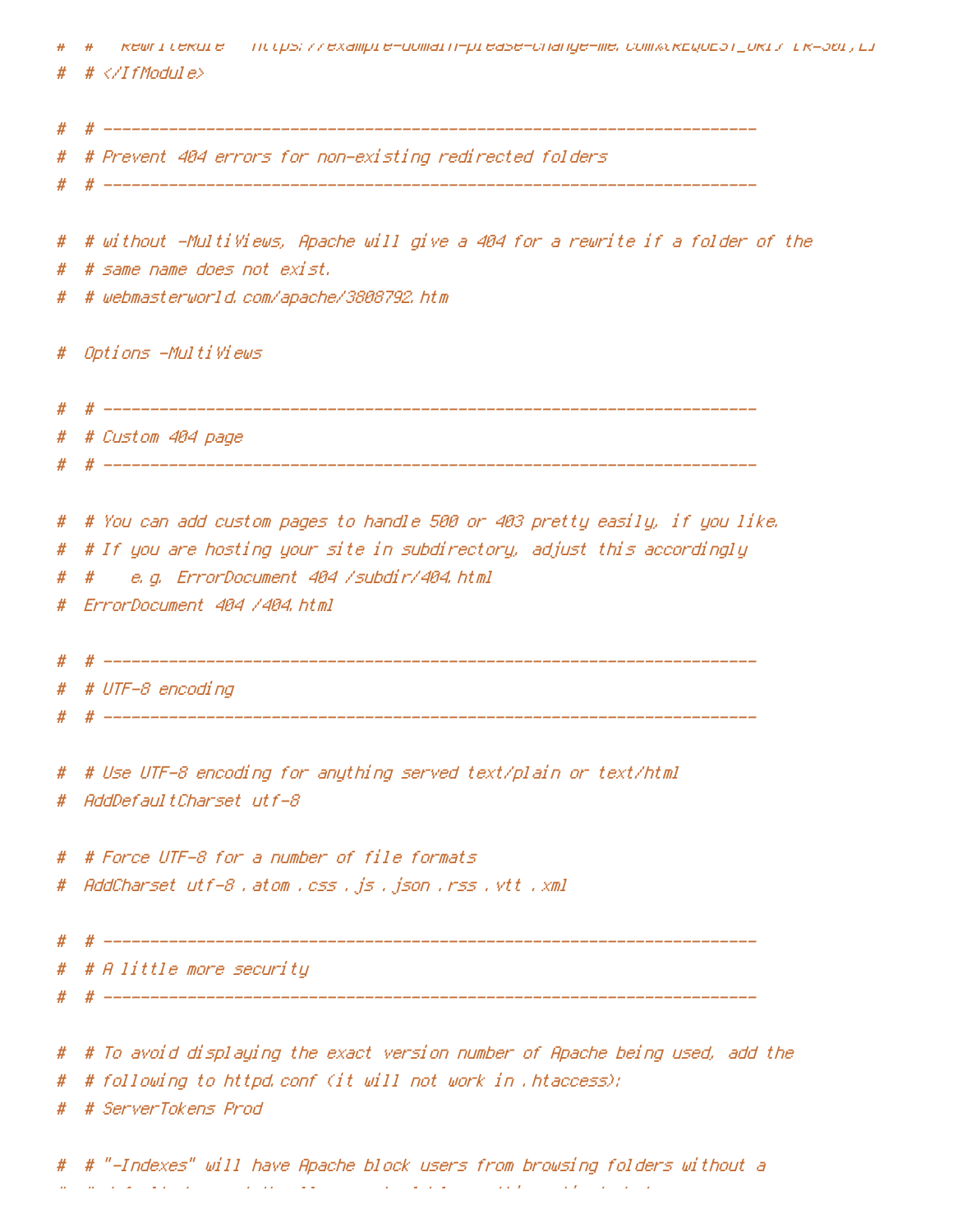- # # default document Usually you should leave this activated, because you
- # # shouldn't allow everybody to surf through every folder on your server (which
- # # includes rather private places like CMS system folders).
- # <IfModule mod\_autoindex.c>
- # Options -Indexes
- # #</IfModule>
- # # Block access to "hidden" directories or files whose names begin with <sup>a</sup>
- # # period. This includes directories used by version control systems such as
- # # Subversion or Git.
- # <IfModule mod\_rewrite.c>
- # RewriteCond %{SCRIPT\_FILENAME} -d [OR]
- # RewriteCond %{SCRIPT\_FILENAME} -f
- # RewriteRule "(^|/)\." [F]
- # #</IfModule>
- # # Block access to backup and source files. These files may be left by some
- # # text/html editors and pose <sup>a</sup> great security danger, when anyone can access
- # # them.
- # <FilesMatch "(\.(bak|config|sql|fla|psd|ini|log|sh|inc|swp|dist)|~)\$">
- # Order allow,deny
- # Deny from all
- # Satisfy All
- # </FilesMatch>
- # # If your server is not already configured as such, the following directive # # should be uncommented in order to set PHP's register\_globals option to OFF. # # This closes <sup>a</sup> major security hole that is abused by most XSS (cross-site # # scripting) attacks. For more information: http://php.net/register\_globals #

# # IF REGISTER\_GLOBALS DIRECTIVE CAUSES 500 INTERNAL SERVER ERRORS: #

- # # Your server does not allow PHP directives to be set via .htaccess. In that
- # # case you must make this change in your php.ini file instead. If you are
- # # using <sup>a</sup> commercial web host, contact the administrators for assistance in
- # # doing this. Not all servers allow local php.ini files, and they should
- # # include all PHP configurations (not just this one), or you will effectively
- # # reset everything to PHP defaults. Consult www.php.net for more detailed
- # # information about setting PHP directives.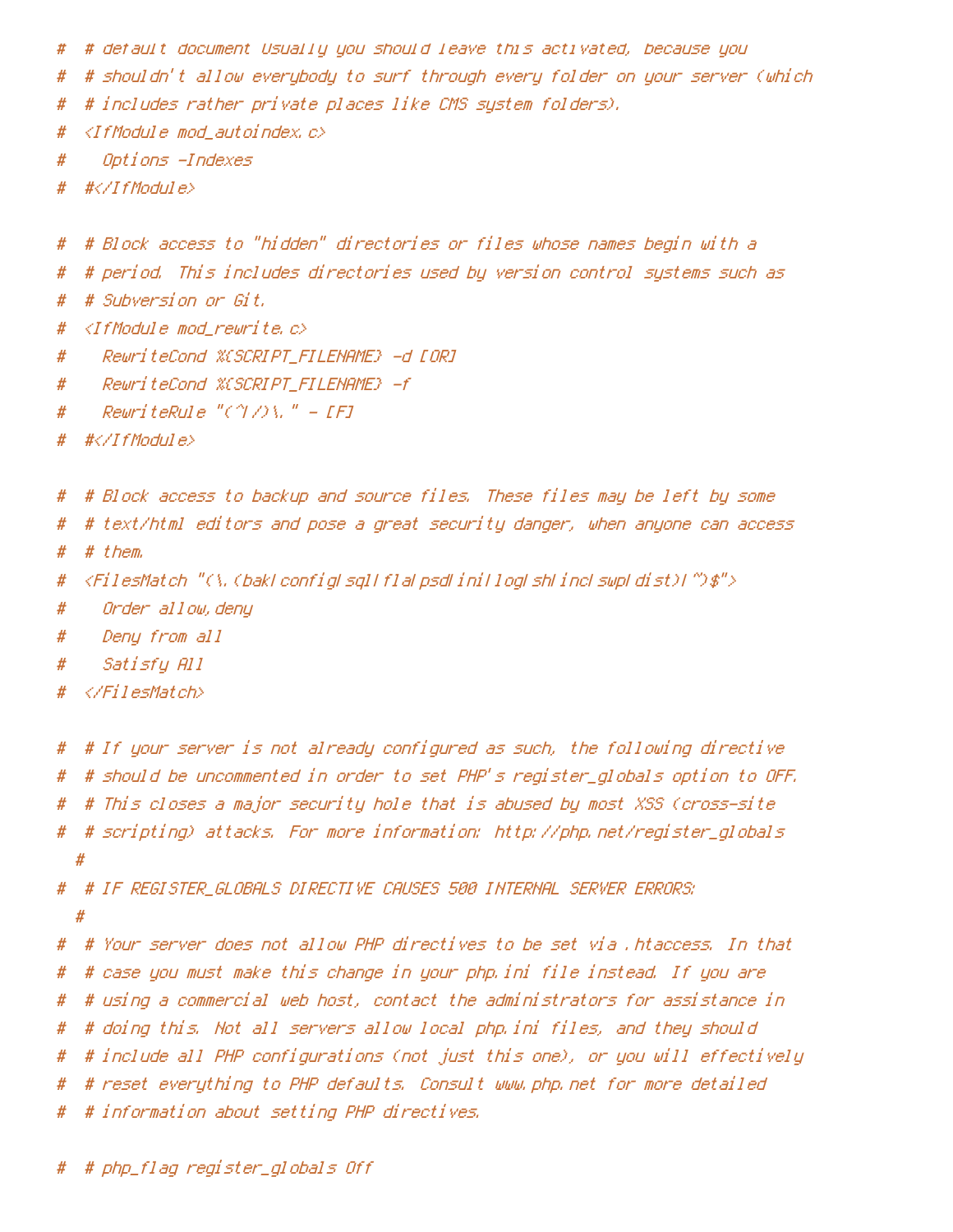# # Rename session cookie to something else, than PHPSESSID

# # php\_value session.name sid

# ## Disable magic guotes (This feature has been DEPRECATED as of PHP 5.3.0 and REMOVED as # # php\_flag magic\_quotes\_gpc Off

# # Do not show you are using PHP # # Note: Move this line to php.ini since it won't work in .htaccess # # php\_flag expose\_php Off

# # Level of log detail - log all errors

# # php\_value error\_reporting -1

# # Write errors to log file # # php\_flag log\_errors On

# # Do not display errors in browser (production - Off, development - On) # # php\_flag display\_errors Off

# # Do not display startup errors (production - Off, development - On)

# # php\_flag display\_startup\_errors Off

# # Format errors in plain text # # Note: Leave this setting 'On' for xdebug's var\_dump() output # # php\_flag html\_errors Off

# # Show multiple occurrence of error

# # php\_flag ignore\_repeated\_errors Off

# # Show same errors from different sources # # php\_flag ignore\_repeated\_source Off

# # Size limit for error messages

# # php\_value log\_errors\_max\_len 1024

# # Don't precede error with string (doesn't accept empty string, use whitespace if you nee # # php\_value error\_prepend\_string " "

# # Don't prepend to error (doesn't accept empty string, use whitespace if you need) # # php\_value error\_append\_string " "